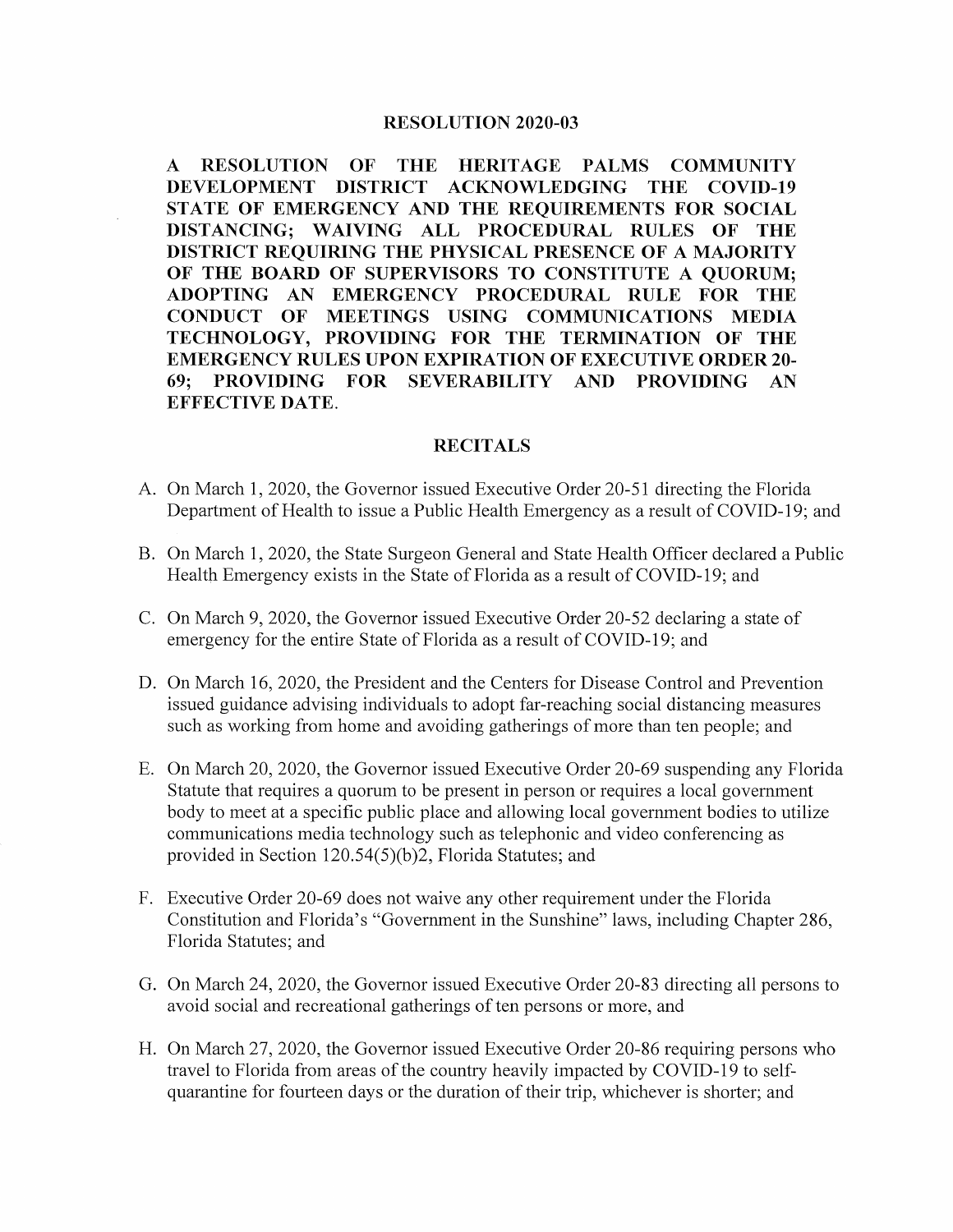- I. On March 27, 2020, the Governor issued Executive Order 20-87 suspending vacation rental operations for fourteen days; and
- J. On April 1, 2020, the Governor issued Executive Order 20-91 limiting personal movement and interactions outside the home to those necessary to provide essential services or conduct essential activities.
- K. The limitation on outside the home activities and other requirements of these Executive Orders have had and will cause further adverse fiscal impacts on the facilities owned by the District that adversely impact the health, safety or welfare of the residents of the District unless the District Board of Supervisors meets using Communications Media Technology.

**NOW THEREFORE, in consideration of the Recitals above which are hereby found to** be true and to necessitate emergency action by the Board of Supervisors to address the adverse impacts on facilities owned by the District that may adversely impact the health safety and welfare of the residents of the community unless the District Board of Supervisors meets using Communications Media Technology, the Board of Supervisors resolves:

- 1. The fiscal impacts and resulting risk to the welfare and safety of the community necessitate that the Board of Supervisors conduct meetings using communication media technology.
- 2. The meetings will be conducted by teleconference/webconference at a web address and/or phone number provided by the District Manager, together with the access code for the meeting, on the agenda for the meeting.
- 3. Any provisions of the District's Rules of Procedure which require a quorum physically present at any specific location are hereby suspended until the end of all social distancing requirements and prohibitions on public gatherings.
- 4. Members of the public are welcome to attend the teleconference/webconference.
- 5. To facilitate orderly conduct of the meetings and the preservation of a clear record, the meeting will be conducted by the District Manager using the following procedure:
	- A. The Chair will call the meeting to order and the District Manager will take roll call of the Supervisors and staff present by communications technology.
	- B. The District Manager will ask if members of the public who are present by communications technology to identify themselves and any agenda item they wish to speak on or if they have non-agenda items to discuss.
	- C. Any person who is not identified to speak at that time will place their communications device on mute until it is their opportunity to speak.